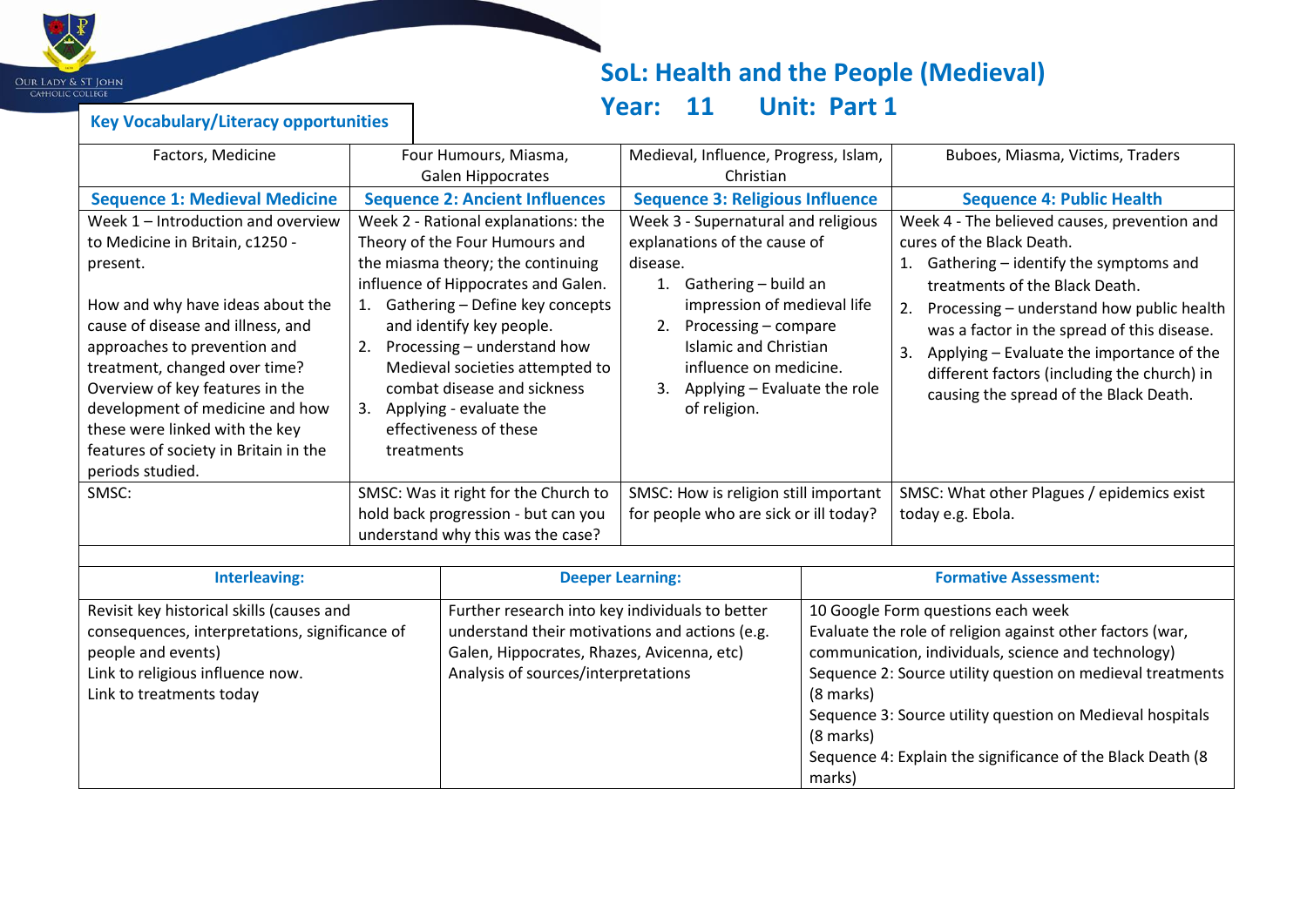

## **SoL: Health and the People (Renaissance) Year: 11 Unit: Part 2**

Sequence 2: Evaluate how important was Vesalius

Sequence 4: Evaluate the role of science and technology developments against other factors (war, communication, individuals, religion)

in medical development (8 marks)

#### **Key Vocabulary/Literacy opportunities**

consequences, interpretations, significance of

Link to previous topic (Medieval Medicine).

people and events)

Link to treatments today.

| Anatomy, Renaissance, dissection,         |                                     | Harvey, blood circulation,         |                                         | Apothecaries, barber-surgeons,                  |                                          | Jenner, cowpox, small pox, |                                    |                                   |  |
|-------------------------------------------|-------------------------------------|------------------------------------|-----------------------------------------|-------------------------------------------------|------------------------------------------|----------------------------|------------------------------------|-----------------------------------|--|
| Vesalius                                  |                                     | Amphibians, cauterisation          | quarantine, plague, epidemic            |                                                 |                                          |                            | Vaccination                        |                                   |  |
| <b>Sequence 1: Impact of Renaissance</b>  |                                     | <b>Sequence 2: Key Individuals</b> | <b>Sequence 3: Dealing with disease</b> |                                                 | <b>Sequence 4: Prevention of disease</b> |                            |                                    |                                   |  |
|                                           | Week 1 - Renaissance: learn about   |                                    | Week 2 - Learn how Harvey, Pare and     | Week $3$ – Learn about the Great                |                                          | Week 4 - Learn about the   |                                    |                                   |  |
|                                           | Vesalius and how he disproved Galen |                                    | Hunter disproved Ancient ideas          | Plague traditional and new                      |                                          | world's first Vaccination. |                                    |                                   |  |
|                                           | and Ancient ideas about medicine.   |                                    | which had continued throughout the      | treatments.                                     |                                          |                            | Gathering - Explain how Edward     |                                   |  |
| 1.                                        | Gathering - gather information      |                                    | centuries.                              | 1.                                              | Gathering - Identify and                 |                            |                                    | Jenner discovered the world's     |  |
|                                           | about Vesalius to then explain      |                                    | 1. Gathering - gather information       |                                                 | understand the causes and                |                            |                                    | first vaccination to the smallpox |  |
|                                           | how he impacted medicine            |                                    | about key individuals to then           |                                                 | remedies/treatments.                     |                            |                                    | virus.                            |  |
| 2.                                        | Processing - identify changes in    |                                    | explain how they impacted               | 2.                                              | Processing - Compare traditional         |                            | 2.                                 | Processing - Analyse              |  |
|                                           | medical treatment, cures and        |                                    | medicine                                |                                                 | (Black Death) and new                    |                            |                                    | interpretations at the time to    |  |
|                                           | prevention were able to happen      | 2.                                 | Processing - identify changes in        |                                                 | treatments for the Great Plague.         |                            |                                    | now (how was it received)         |  |
|                                           | and be utilized by significant      |                                    | medical treatment, cures and            | 3.                                              | Applying - evaluate the impact of        |                            | 3.                                 | Applying - Evaluate the           |  |
|                                           | individuals, such as Vesalius       |                                    | prevention were able to happen          |                                                 | the Great Plague and compare             |                            |                                    | importance of this in terms of    |  |
| 3.                                        | Applying - Explain how Vesalius     |                                    | and be utilized by significant          |                                                 | consequences of the Black Death.         |                            |                                    | medicine and how Jenner's         |  |
|                                           | helped change ideas about the       |                                    | individuals.                            | Judgement on which could be                     |                                          |                            | discovery has impacted upon        |                                   |  |
|                                           | Human body and why this was         | 3.                                 | Applying - Evaluate who was             |                                                 | considered the worst.                    |                            |                                    | medicine over time.               |  |
|                                           | important.                          |                                    | more important to changing              |                                                 |                                          |                            |                                    |                                   |  |
|                                           |                                     |                                    | medical ideas (including Vesalius)      |                                                 |                                          |                            |                                    |                                   |  |
| SMSC: Was Vesalius right to               |                                     | SMSC: How has Harvey's discovery   | SMSC: What other Plagues /              |                                                 |                                          |                            | SMSC: Why do some people find      |                                   |  |
| dissect dead bodies?                      |                                     | been advanced in Britain since the |                                         | epidemics exist today e.g. Ebola.               |                                          |                            | it hard to believe one             |                                   |  |
| Renaissance?                              |                                     |                                    |                                         |                                                 |                                          | person & not the masses.   |                                    |                                   |  |
|                                           |                                     |                                    |                                         |                                                 |                                          |                            |                                    |                                   |  |
| <b>Interleaving:</b>                      |                                     |                                    | <b>Deeper Learning:</b>                 |                                                 |                                          |                            | <b>Formative Assessment:</b>       |                                   |  |
| Revisit key historical skills (causes and |                                     |                                    |                                         | Further research into key individuals to better |                                          |                            | 10 Google Form questions each week |                                   |  |

understand their motivations and actions Analysis of sources/interpretations

**Continuity** 

Comparisons with previous topic (Change and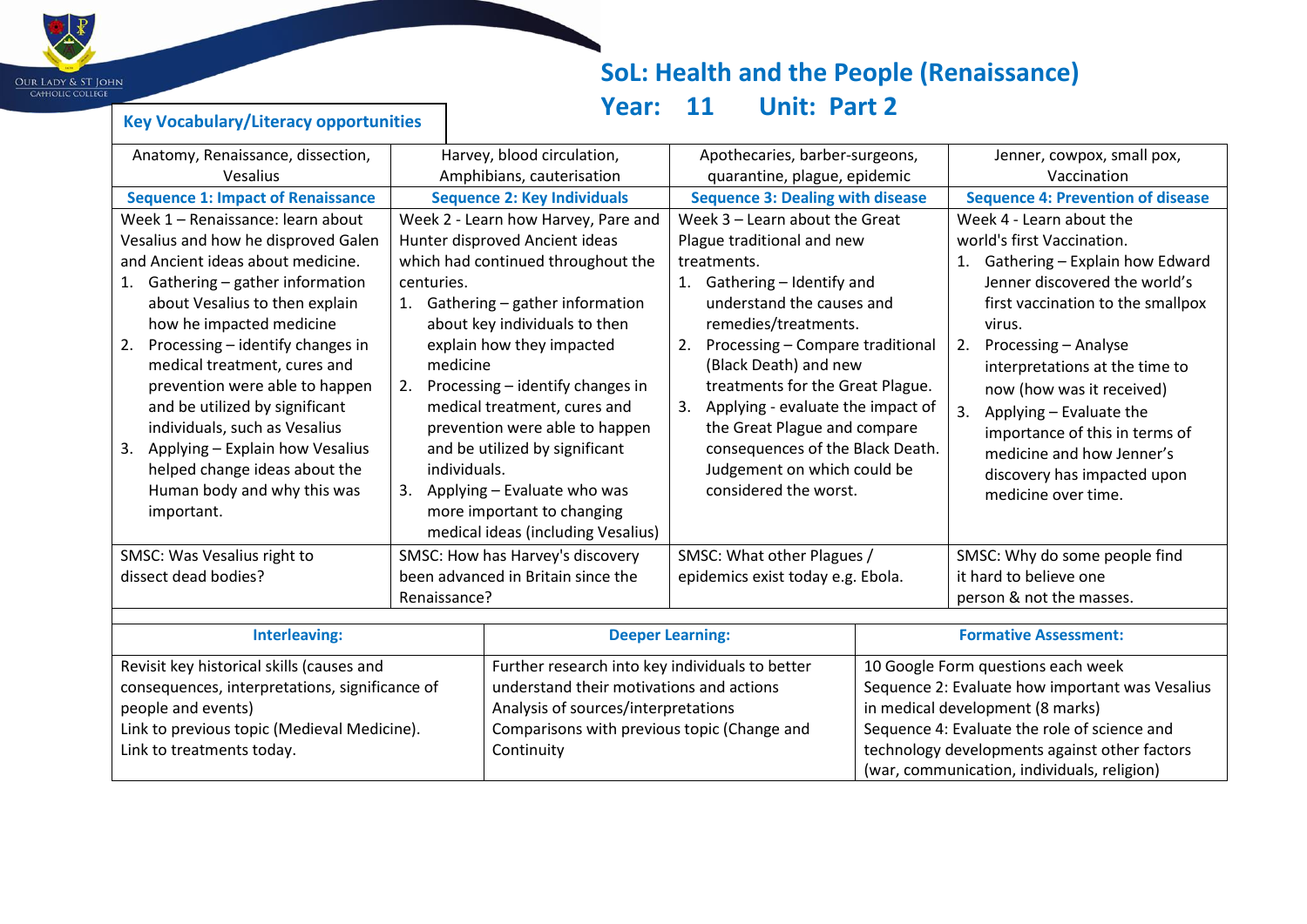

## **SoL: Health and the People (Revolutionary) Year: 11 Unit: Part 3**

#### **Key Vocabulary/Literacy opportunities**

| Industrial Revolution, Chadwick,                                                                                                                                                                                                                                                                                                                                                                                    |                                                                                                                                                                                                                                                                                                                                                                                          | Cholera, John Snow, brewery,                                                                                                                                                      | Pasteur, Germs, microscope, Koch,                                                                                                                                                                                                                                                                                                                           |  | Chloroform, Lister, Simpson,                                                                                                                                                                                                                                                                                                                                       |  |
|---------------------------------------------------------------------------------------------------------------------------------------------------------------------------------------------------------------------------------------------------------------------------------------------------------------------------------------------------------------------------------------------------------------------|------------------------------------------------------------------------------------------------------------------------------------------------------------------------------------------------------------------------------------------------------------------------------------------------------------------------------------------------------------------------------------------|-----------------------------------------------------------------------------------------------------------------------------------------------------------------------------------|-------------------------------------------------------------------------------------------------------------------------------------------------------------------------------------------------------------------------------------------------------------------------------------------------------------------------------------------------------------|--|--------------------------------------------------------------------------------------------------------------------------------------------------------------------------------------------------------------------------------------------------------------------------------------------------------------------------------------------------------------------|--|
| sanitation                                                                                                                                                                                                                                                                                                                                                                                                          |                                                                                                                                                                                                                                                                                                                                                                                          | epidemic                                                                                                                                                                          | vaccine                                                                                                                                                                                                                                                                                                                                                     |  | Carbolic Acid                                                                                                                                                                                                                                                                                                                                                      |  |
| <b>Sequence 1: Public Health</b>                                                                                                                                                                                                                                                                                                                                                                                    |                                                                                                                                                                                                                                                                                                                                                                                          | <b>Sequence 2: Cholera</b>                                                                                                                                                        | <b>Sequence 3: Germ Theory</b>                                                                                                                                                                                                                                                                                                                              |  | <b>Sequence 4: Surgery</b>                                                                                                                                                                                                                                                                                                                                         |  |
| Week 1 - Learn about conditions in<br>19th Century Britain and the 1848<br>Public Health Act.<br>Gathering - Gather information<br>1.<br>about horrendous living<br>conditions in 19th Century<br>Britain.<br>Processing - Identify how<br>2.<br>conditions in 19th Century<br>Britain led to sickness.<br>3.<br>Applying - Explain how the 1848<br>Health Act attempted to resolve<br>these issues and its overall | Week 2 - To learn about the<br>Significance of John Snow.<br>1. Gathering - Gather information<br>about how terrible living<br>conditions led to cholera.<br>Processing - Identify how John<br>2.<br>Snow discovered cholera was<br>spread through dirty water.<br>3. Applying - Evaluate the<br>significance of John Snow and<br>how his discovery helped<br>further medical knowledge. |                                                                                                                                                                                   | Week 3 - Learn about Germ Theory.<br>Gathering - Identify and<br>1.<br>understand the idea of<br>spontaneous generation (The<br>idea that germs just sprang into<br>existence)<br>Processing - Compare ideas of<br>2.<br>disease before and after Germ<br>Theory.<br>Applying - Evaluate the impact<br>3.<br>of Pasteur and Koch and their<br>significance. |  | Week 4 - Learn how Simpson and<br>Lister contributed to changes in<br>surgery.<br>Gathering - Identify discoveries<br>1.<br>made by Simpson and Lister.<br>Processing - Analyse how<br>2.<br>surgery changed between<br>Medieval and 19th Century.<br>Applying - Explain who was<br>3.<br>more significant to the<br>advancements in surgery<br>Simpson or Lister. |  |
| failure.<br>SMSC: Where else in the world do                                                                                                                                                                                                                                                                                                                                                                        |                                                                                                                                                                                                                                                                                                                                                                                          | SMSC: Where does Cholera still exist                                                                                                                                              | SMSC: How did a French scientist                                                                                                                                                                                                                                                                                                                            |  | SMSC: How has surgery changed                                                                                                                                                                                                                                                                                                                                      |  |
| people still live in these conditions?<br>today and who does it affect?                                                                                                                                                                                                                                                                                                                                             |                                                                                                                                                                                                                                                                                                                                                                                          |                                                                                                                                                                                   | impact upon medical knowledge in<br>Britain?                                                                                                                                                                                                                                                                                                                |  | over time (compare with today)?                                                                                                                                                                                                                                                                                                                                    |  |
|                                                                                                                                                                                                                                                                                                                                                                                                                     |                                                                                                                                                                                                                                                                                                                                                                                          |                                                                                                                                                                                   |                                                                                                                                                                                                                                                                                                                                                             |  |                                                                                                                                                                                                                                                                                                                                                                    |  |
| <b>Interleaving:</b>                                                                                                                                                                                                                                                                                                                                                                                                |                                                                                                                                                                                                                                                                                                                                                                                          | <b>Deeper Learning:</b>                                                                                                                                                           |                                                                                                                                                                                                                                                                                                                                                             |  | <b>Formative Assessment:</b>                                                                                                                                                                                                                                                                                                                                       |  |
| Revisit key historical skills (causes and<br>consequences, interpretations, significance of<br>people and events)<br>Link to previous topic (Medieval and Renaissance<br>Medicine).<br>Continuity)<br>Link to treatments today.                                                                                                                                                                                     |                                                                                                                                                                                                                                                                                                                                                                                          | Further research into key individuals to better<br>understand their motivations and actions<br>Analysis of sources/interpretations<br>Comparisons with previous topic (Change and | outbreak of cholera                                                                                                                                                                                                                                                                                                                                         |  | 10 Google Form questions each week<br>Sequence 2: Source utility question on the<br>Sequence 4: Evaluate how important was<br>Simpson and Lister in medical development                                                                                                                                                                                            |  |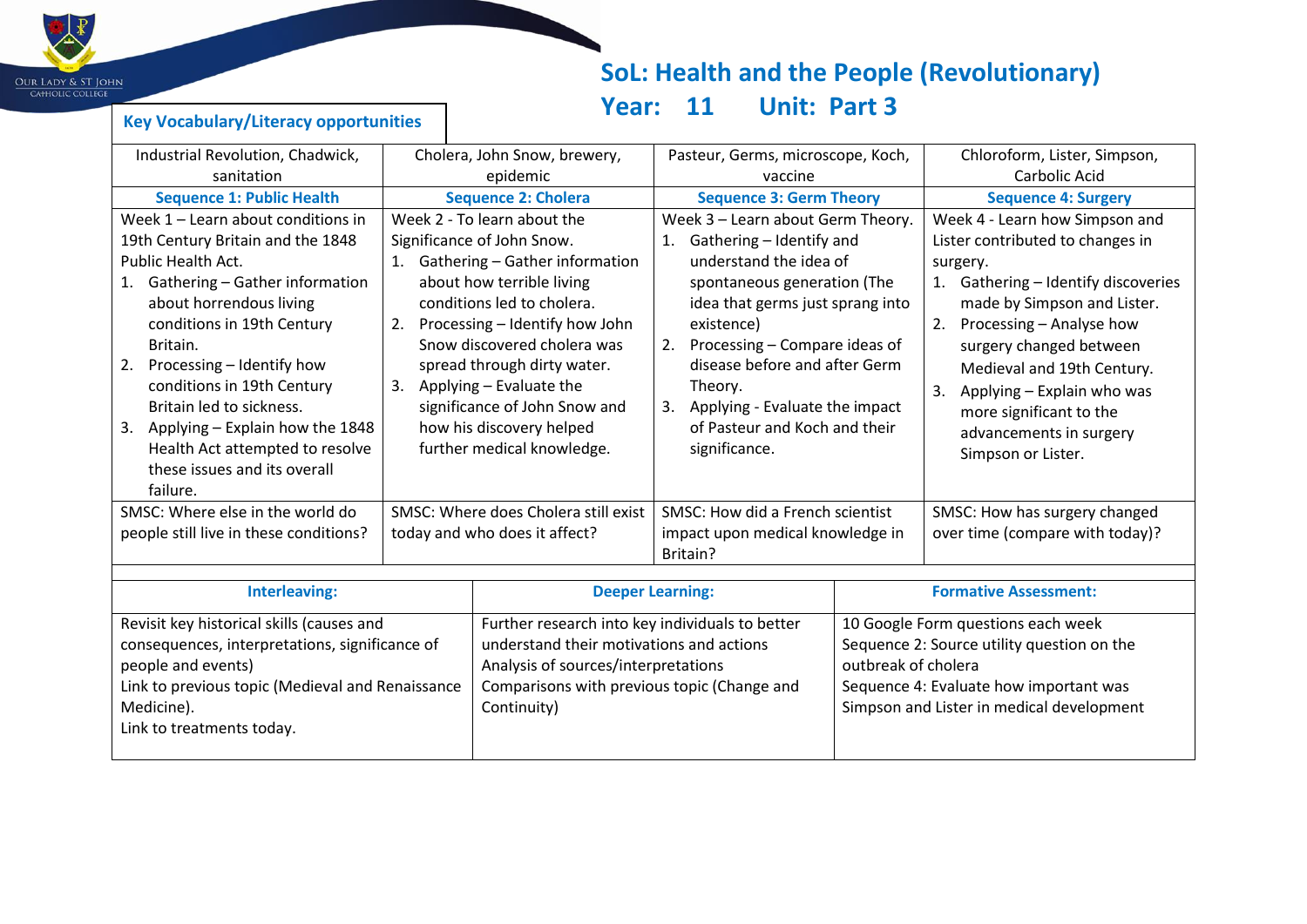

**Key Vocabulary/Literacy opportunities**

# **SoL: Health and the People (Modern)**

## **Year: 11 Unit: Part 4**

| Penicillin, Fleming, microscope,               | Florey and Chain, Fleming, antibiotic |                                                 | Surgery, Transplant, radiation                   |                                                 | Boer War, Liberals, Booth and           |
|------------------------------------------------|---------------------------------------|-------------------------------------------------|--------------------------------------------------|-------------------------------------------------|-----------------------------------------|
| staphylococcus                                 |                                       |                                                 | therapy, blood transfusions                      |                                                 | Rowntree                                |
| <b>Sequence 1: Penicillin</b>                  |                                       | <b>Sequence 2: Florey and Chain</b>             | <b>Sequence 3: Impact of war</b>                 |                                                 | <b>Sequence 4: Causes Public Health</b> |
| Week $1$ – Learn about the discovery           |                                       | Week 2 - Learn about the                        | Week 3 - Learn how different                     |                                                 | Week 4 - Learn how peoples'             |
| of penicillin.                                 |                                       | involvement of Florey and Chain.                | factors during the 20 <sup>th</sup> Century have |                                                 | knowledge of medicine impacted          |
| Gathering - Gather information<br>1.           | 1.                                    | Gathering - Gather information                  | helped the development of the                    |                                                 | upon how they lived their lives.        |
| about who Fleming was and                      |                                       | about Florey and Chain and                      | NHS.                                             |                                                 | Gathering - Identify and<br>1.          |
| how he discovered Penicillin.                  |                                       | their investigation.                            | 1. Gathering - Explain the impact                |                                                 | understand the reasons for              |
| Processing - Understand why<br>2.              |                                       | 2. Processing - Identify different              | of war and technology on                         |                                                 | change, e.g. Boer War.                  |
| this was an important discovery                |                                       | factors involved in this such as                | surgery.                                         |                                                 | Processing - Explain how new<br>2.      |
| and how it was a change.                       |                                       | backing of the USA Government                   | Processing - Analyse the factors<br>2.           |                                                 | developments in technology              |
| Applying - Explain how<br>3.                   | funding.                              |                                                 | affecting modern techniques,                     |                                                 | started to change the way the           |
| technology and science was a                   | Applying - Evaluate who or<br>3.      |                                                 | such as biology, cosmetic                        |                                                 | people of Britain lived in order        |
| massive factor in its discovery.               | what helped the most in the           |                                                 | surgery, etc.                                    |                                                 | to live longer and healthier lives      |
|                                                | development of antibiotics.           |                                                 | 3.<br>Applying - Evaluate the                    |                                                 | Applying - Evaluate the impact<br>3.    |
|                                                |                                       |                                                 | importance of war as a factor in                 |                                                 | of technology on improvement            |
|                                                |                                       |                                                 | the development of medicine.                     |                                                 | to public health.                       |
| SMSC: How did society at this time             |                                       | SMSC: Was Fleming right to claim all            | SMSC: Do you think society                       |                                                 | SMSC: Why does Britain still have       |
| reach to such significant chemical or          |                                       | the fame for discovering Penicillin?            | accepted these discoveries more                  |                                                 | smoking and obesity problems if         |
|                                                | technological developments?           |                                                 | than they did discoveries in the 19th            |                                                 | people know it is so unhealthy?         |
|                                                |                                       |                                                 | Century? Why?                                    |                                                 |                                         |
|                                                |                                       |                                                 |                                                  |                                                 | <b>Formative Assessment:</b>            |
| <b>Interleaving:</b>                           |                                       | <b>Deeper Learning:</b>                         |                                                  |                                                 |                                         |
| Revisit key historical skills (causes and      |                                       | Further research into key individuals to better |                                                  | 10 Google Form questions each week              |                                         |
| consequences, interpretations, significance of |                                       | understand their motivations and actions        |                                                  | Sequence 2: Evaluate how important was          |                                         |
| people and events)                             |                                       | Analysis of sources/interpretations             |                                                  | Fleming, Florey and Chain in medical            |                                         |
| Link to previous topics (Medieval, Renaissance |                                       | Comparisons with previous topic (Change and     |                                                  | development (first antibiotic)                  |                                         |
| and Revolutionary Medicine).                   |                                       | Continuity)                                     |                                                  | Sequence 4: Evaluate the role of the government |                                         |
| Link to treatments today.                      |                                       |                                                 |                                                  | against other factors (war, communication,      |                                         |
|                                                |                                       |                                                 |                                                  | individuals, religion)                          |                                         |